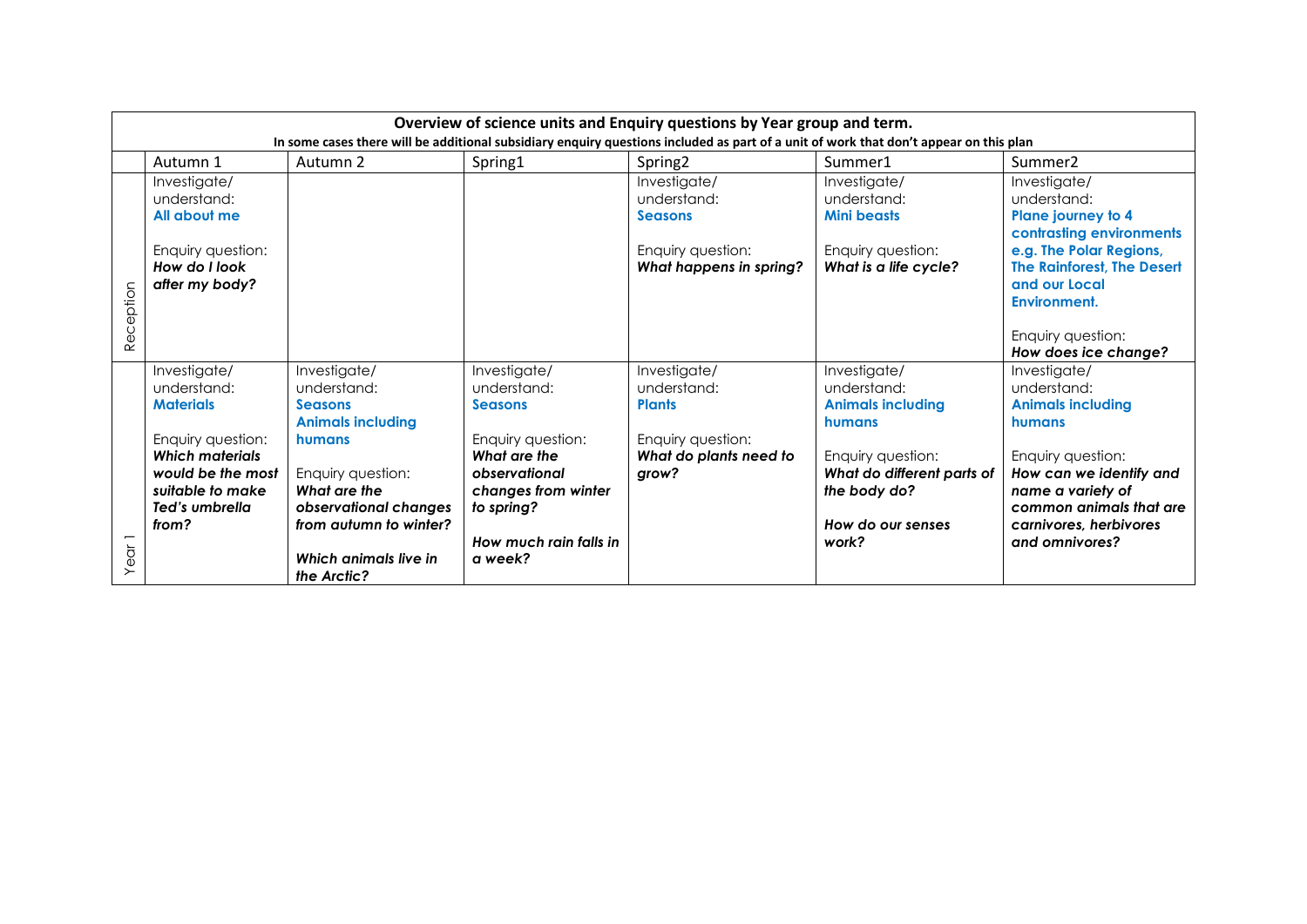|                   | Investigate/<br>understand:<br><b>Animals including</b><br>humans, healthy<br>eating, exercise<br>and hygiene<br>Enquiry question:<br>What makes a<br>healthy meal?                      | Investigate/<br>understand:<br>materials<br>Enquiry question:<br>Which wrapping paper<br>is the strongest for<br><b>Father Christmas to</b><br>use?<br>Can the shape of<br>objects change? | Investigate/<br>understand:<br>Living things and their<br><b>habitats</b><br><b>Animals including</b><br>humans<br>Enquiry question:<br>Why do some<br>animals like<br>elephants and zebras<br>live near<br>Mugurameno village<br>and not near Roche? | Investigate/<br>understand:<br>Living things and their<br>habitats<br><b>Plants</b><br>Enquiry question:<br>What mini-beasts find<br>micro-habitats at Roche<br>School?<br>What do my seeds and<br>bulbs need to grow and<br>stay healthy? | Investigate/<br>understand:<br><b>Plants</b><br>Enquiry question:<br><b>Continuation of Summer 1</b>                                                       |
|-------------------|------------------------------------------------------------------------------------------------------------------------------------------------------------------------------------------|--------------------------------------------------------------------------------------------------------------------------------------------------------------------------------------------|-------------------------------------------------------------------------------------------------------------------------------------------------------------------------------------------------------------------------------------------------------|--------------------------------------------------------------------------------------------------------------------------------------------------------------------------------------------------------------------------------------------|------------------------------------------------------------------------------------------------------------------------------------------------------------|
| Year <sub>2</sub> |                                                                                                                                                                                          |                                                                                                                                                                                            | What do animals and<br>humans need to<br>survive?                                                                                                                                                                                                     |                                                                                                                                                                                                                                            |                                                                                                                                                            |
| $\infty$<br>Year  | Investigate/<br>understand:<br><b>Animals including</b><br>humans<br>Enquiry question:<br>How do humans<br>stay healthy?<br>Which bones offer<br>support,<br>movement and<br>protection? | Investigate/<br>understand:<br><b>Rocks and soils</b><br>Enquiry question:<br>Why don't all rocks<br>look the same?                                                                        | Investigate/<br>understand:<br><b>Forces and magnets</b><br>Enquiry question:<br><b>Which surface has</b><br>the most friction?<br>Are all metals<br>magnetic?                                                                                        | Investigate/<br>understand:<br><b>Plants</b><br><b>Rocks and Soils (soil</b><br>objective)<br>Enquiry question:<br>What does a plant need<br>to survive?<br>Isn't soil just earth or<br>mud?                                               | Investigate/<br>understand:<br>Light<br>Enquiry question:<br>How is a shadow formed?<br>Does a shadow's size and<br>shape change over a<br>period of time? |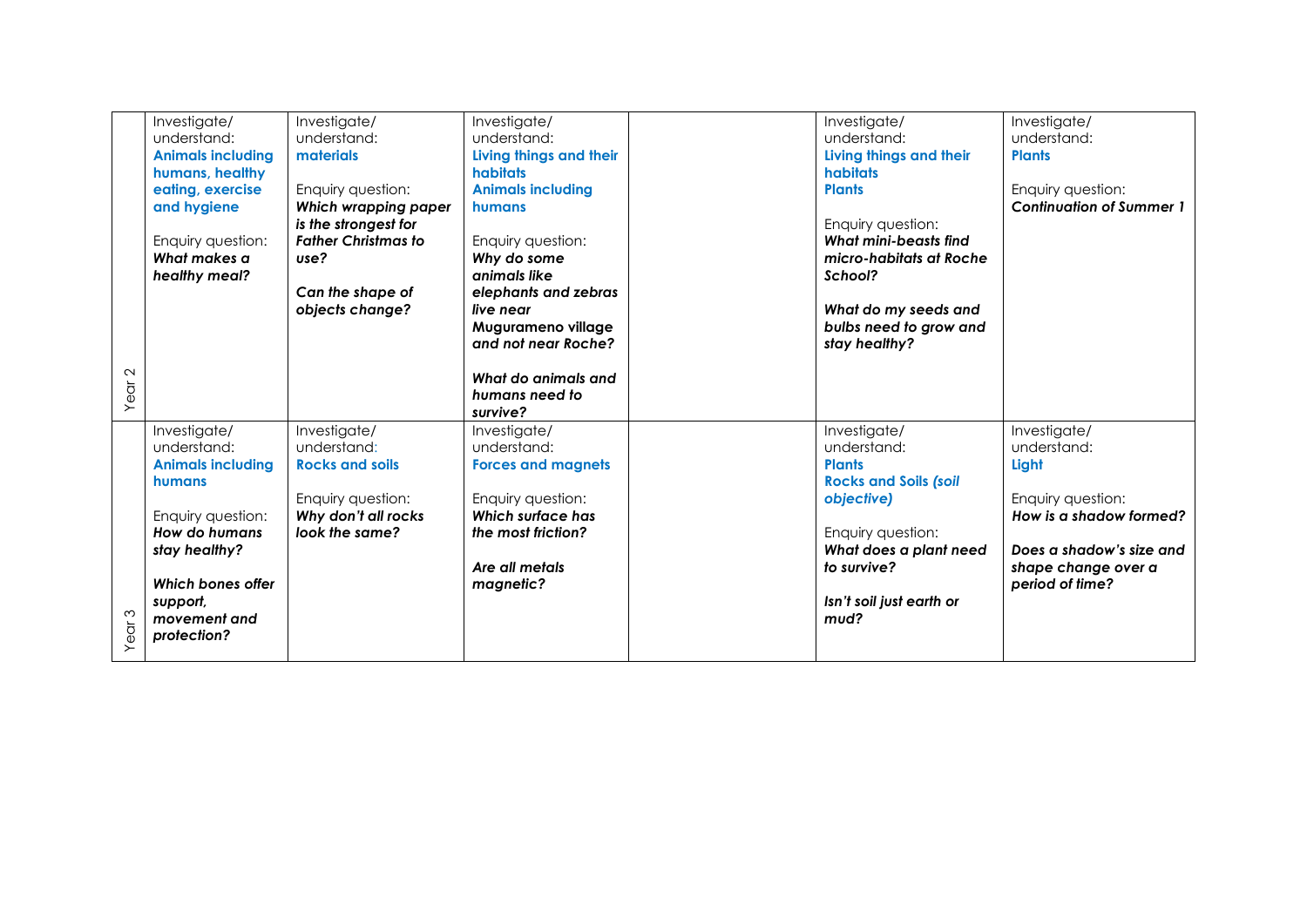| Investigate/      | Investigate/         | Investigate/             | Investigate/             | Investigate/                      |
|-------------------|----------------------|--------------------------|--------------------------|-----------------------------------|
| understand:       | understand:          | understand:              | understand:              | understand:                       |
| <b>Sound</b>      | <b>Electricity</b>   | <b>Animals including</b> | <b>States of matter</b>  | <b>Living things and habitats</b> |
|                   |                      | humans                   |                          |                                   |
| Enquiry question: | Enquiry question:    |                          | Enquiry question:        | Enquiry question:                 |
| How are sounds    | How can you make a   | Enquiry question:        | Does temperature affect  | How are living things             |
| made?             | light bulb light up? | Is the digestive         | the rate of evaporation? | classified?                       |
|                   |                      | system longer than?      |                          |                                   |
|                   |                      |                          |                          | What is the impact of             |
|                   |                      |                          |                          | deforestation?                    |

|   | Investigate/           | Investigate/       | Investigate/                   | Investigate/               |
|---|------------------------|--------------------|--------------------------------|----------------------------|
|   | understand:            | understand:        | understand:                    | understand:                |
|   | <b>Earth and space</b> | <b>Forces</b>      | <b>Properties of materials</b> | Living things and their    |
|   |                        |                    |                                | habitats                   |
|   | Enquiry question:      | Enquiry question:  | Enquiry question:              |                            |
|   | <b>What is Space?</b>  | What is a force?   | Are all changes                | <b>Animals inc. humans</b> |
|   |                        |                    | permanent?                     |                            |
|   | Does the drop          | Can I make a safer |                                | Enquiry question:          |
|   | height of a meteor     | parachute?         | Which cup will keep Miss       | Do all living things have  |
| 5 | affect the size of     |                    | Goatman's coffee               | the same Life cycle?       |
|   | the crater?            |                    | warmest the longest?           |                            |
|   |                        |                    |                                |                            |